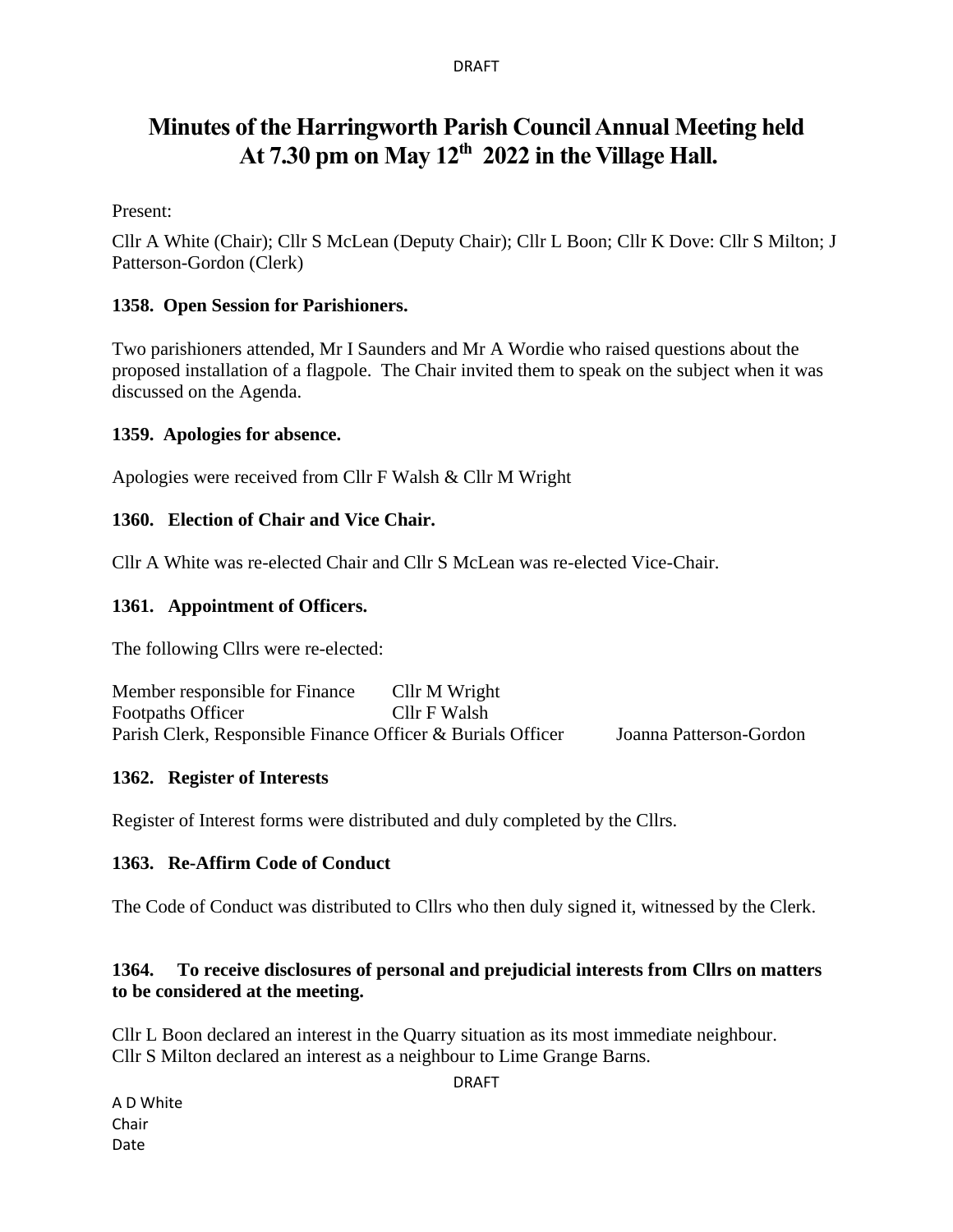All Councillors declared an interest as homeowners and residents of Harringworth.

#### **1365. To consider any dispensation requests and to grant such dispensations as the Chair may consider necessary.**

The Chair granted dispensation to the parties concerned.

#### **1366. Annual Review of Documents & Procedures.**

- a) The following documents and procedures were reviewed and approved
	- i. Revised Standing Orders: some minor changes were proposed by Cllr McLean and accepted by all Cllrs
	- ii. Council's Financial Regulations
	- iii. Council's Complaints Procedures
	- iv. Council's Policy for dealing with the Press/Media
- b) Review of Annual Accounts and set the Provisions for 2022/23 The Receipt and Payments Account including the monthly reconciliation (Annex A) and the Provisional Annual Accounts Position (Annex B) were reviewed by Cllr Dove using the updated reconciliation sheet submitted by the Clerk. The accounts were accepted as provisional pending review by Cllr Wright and the auditor.

The Financial Report for FY2021/22 (Annex C) was presented by the Chair and was agreed. The following financial provisions were approved by the Council:

- i. Provision for the Burial Ground extension increased by £339 to £5272
- ii. Provision for Election Expenses maintained at £1500
- iii. Provision for General Funds to increase by £563 to £8039
- iv. The Budget Forecast (Annex D).
- c) The Clerk informed the meeting that Zurich had increased the insurance premium by £3.23 to £356.53. This was accepted by the Cllrs.
- d) Mr B Waterman was appointed Auditor for 2022/23 (subject to his agreement)

#### **1367. To resolve that the Minutes of the meeting of the Parish Council held on March 10th 2022 be signed as an accurate record.**

The minutes were accepted as accurate and signed by the Chair.

#### **1368. Matters arising.**

a) Shotley Ditch

DRAFT

A D White Chair Date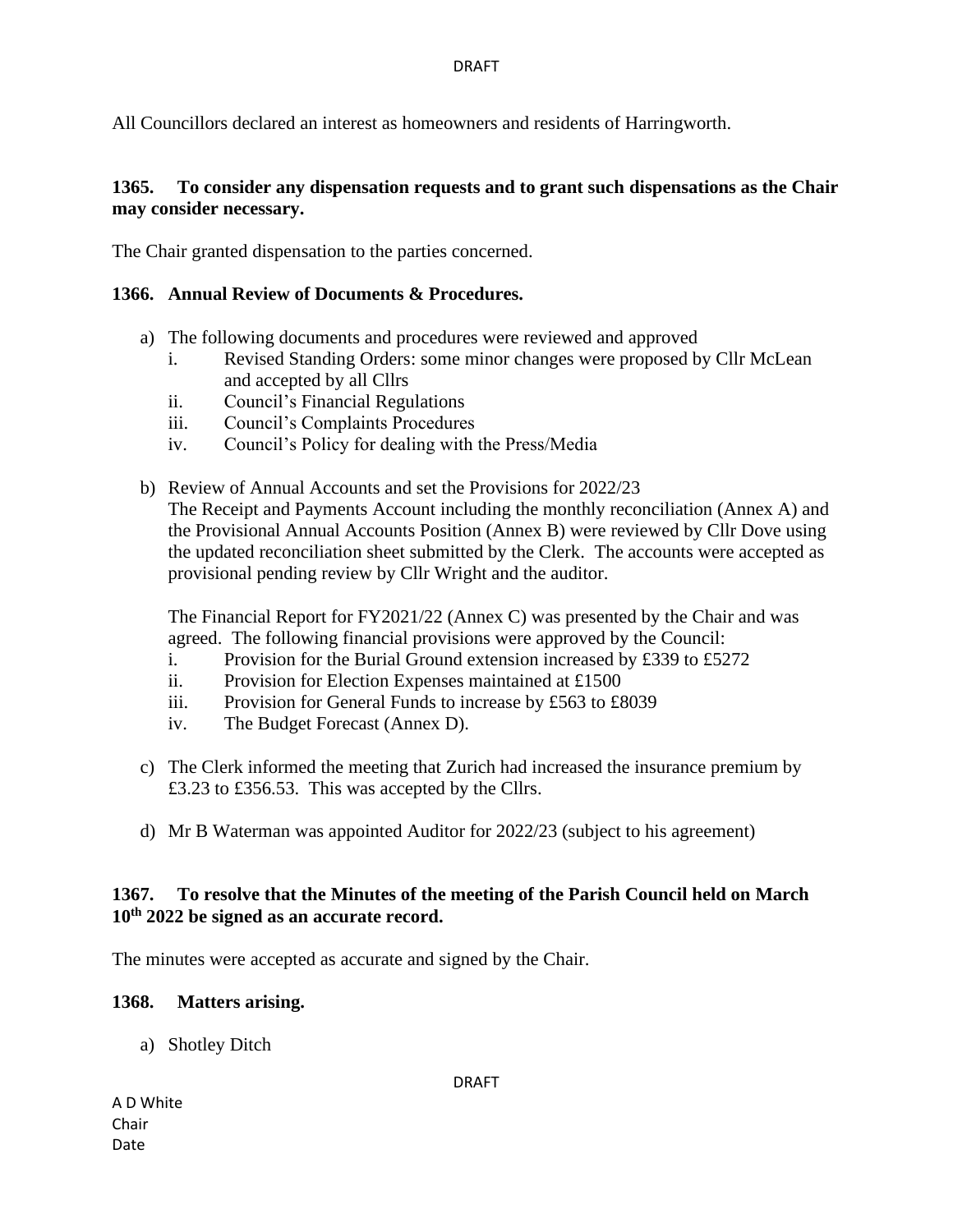#### DRAFT

There was no further update on this from NNC

b) Footpath Markers Cllr F Walsh was still waiting to hear from Highways about these

#### **1369. Routine Financial Matters:**

| a. Review of payments received: AMP Grant £218.72 | Contribution from PCC for burial ground path<br>repairs £300<br>Contribution from Appeals for litter pick equipment<br>£200 |  |
|---------------------------------------------------|-----------------------------------------------------------------------------------------------------------------------------|--|
| b. To review pre-approved payments:               |                                                                                                                             |  |
| <b>i.</b> Drax Energy Solutions                   | £18.39                                                                                                                      |  |
| <b>ii.</b> Bank Charges                           | f22.00                                                                                                                      |  |

#### **c. The following payments were approved:**

| i. Unpaid cheque fee (Unity Bank)                 | £6.00   |
|---------------------------------------------------|---------|
| ii. Payroll services                              | £61.00  |
| iii. Hire of Village Hall                         | £75.00  |
| iv. Replacement defibrillator pads                | £95.00  |
| v. Hedging plants for Jubilee Green               | £359.52 |
| vi. Refurbishment of bench at top of Percy's Path | £80.00  |
|                                                   |         |

It was noted by the Chair that due to the goodwill of Mr P Moody and Cllr K Dove, who gave up their time and supplied the digger free of charge, the new platform for the planter on Jubilee Green had been carried out within the £150 budget agreed to be funded by the Appeals Committee with no extra funds needing to be committed.

The Clerk confirmed that a new bank account has now been set up for the Parish Council with Unity Trust Bank plc which replaces the HSBC current account. The Business Money Manager (Savings account) account is still with HSBC and because this no longer attracts interest it was agreed that the balance of this account would be transferred to the new Unity Trust bank account. The Clerk would then look into alternative interest-bearing accounts for the Council's reserves.

**1370. Policing Matters:** Cllr L Boon mentioned her concern about cars and lads hanging around in the gateway at the bottom of the Glebe Barn driveway, in particular the danger caused by them playing football in the road. It was agreed that she would contact the PCSO next time this happened. Cllr K Dove offered to rope off the gateway as a deterrent.

## **1371. Highway Matters:**

**a) 20 is Plenty Stickers:** the proposal had proved very popular with parishioners at the Open Meeting where it was suggested that they be put on the rubbish bins. It was

A D White Chair Date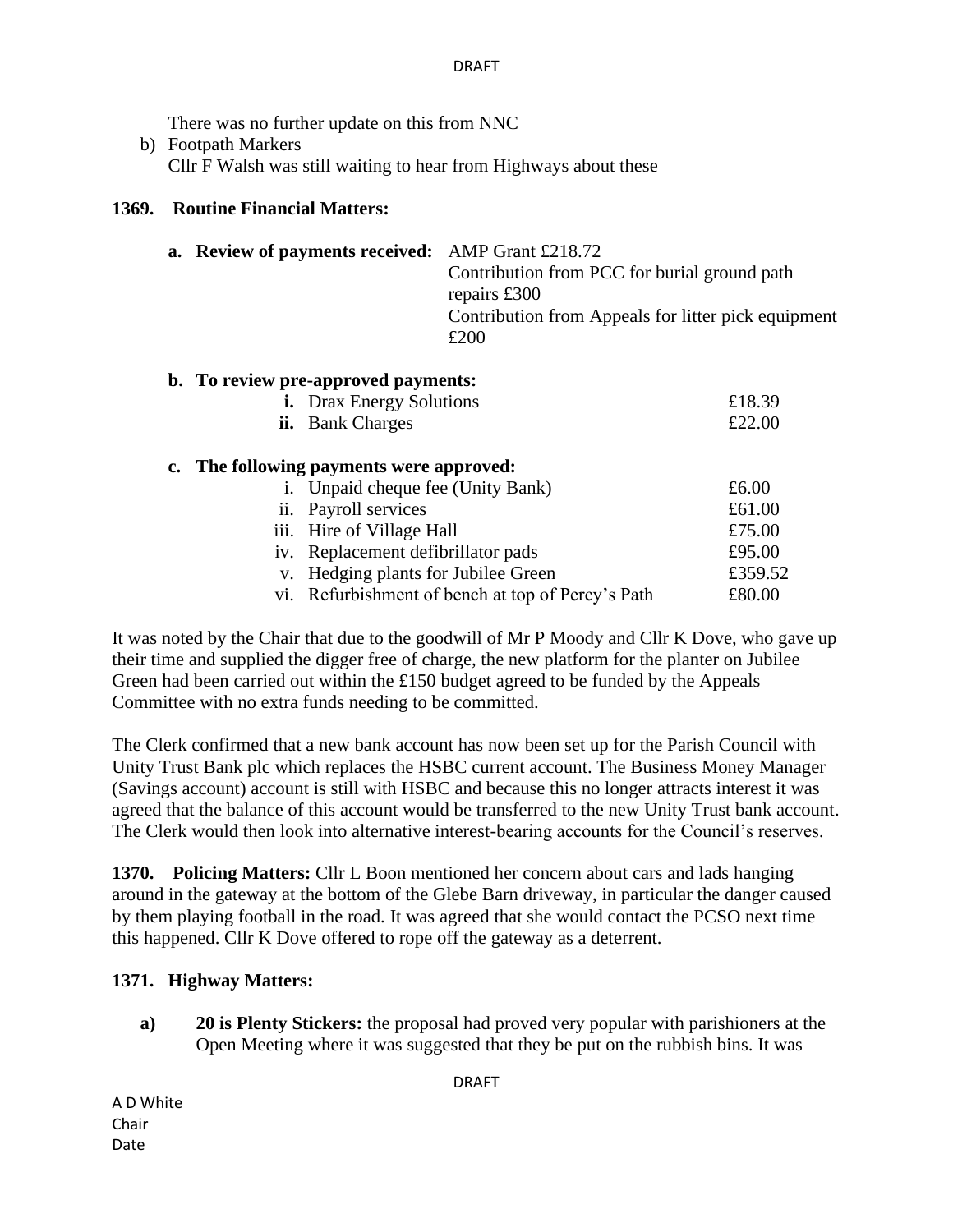agreed that 100 would be ordered at a cost of £90. Cllr S McLean agreed to distribute them – initially 1 per household pending review of their popularity.

- **b) Speeding on Seaton Road:** This was causing considerable concern, particularly amongst residents of Seaton Road, two of whom attended the meeting. The main issues were the narrowing of the road and the poor visibility due to the bend. Mr Saunders said he would prefer to have some gentle speed bumps installed but it was felt that this would not get universal approval from residents due to increased noise. It was agreed that the Council would go back to Sarah Barnwell (NNC Highways contact) to press for the introduction of a 20mph speed limit on this section of road and improved signage. In the meantime, it was hoped that the "20 is Plenty" stickers might encourage drivers to slow down.
- **c)** A resident had requested the removal/relocation of the litter bin currently sited outside The Old Bakehouse. It was unanimously agreed that it was unpleasant to have a litter bin which was also used for dog waste right underneath the window of someone's home. Various suggestions were made for alternative sites, including the Village Hall carpark and by the BT green cabinet opposite the pub. Following a vote, it was agreed that the bin should be moved. It was further agreed that options for an alternative site should be explored following the meeting.

## **1372: Flagpole Update**

Following discussion at the Parish Annual Open Meeting a significant majority of the residents on Seaton Road had expressed their objection to the sighting of a flagpole on the Green in front of the Church Gates, or inside the Church wall. The Council reluctantly agreed to shelve the idea of installing a flagpole in the village at the present time as it did not wish, what was intended as a symbol of national unity and pride, to cause a divide within the village. The residents who attended the meeting thanked the Chair for his consideration.

## **1373. Planning**

• NE/22/00460/LBC Installation of solar panels, garage door and an air conditioning unit at Lime Grange Barns, Wakerley Road. Some concern was expressed about the noise from the air conditioning unit but as this would be closest to the resident applying for permission it was assumed this would be minimal. The Council agreed to respond to the planning application with no objection.